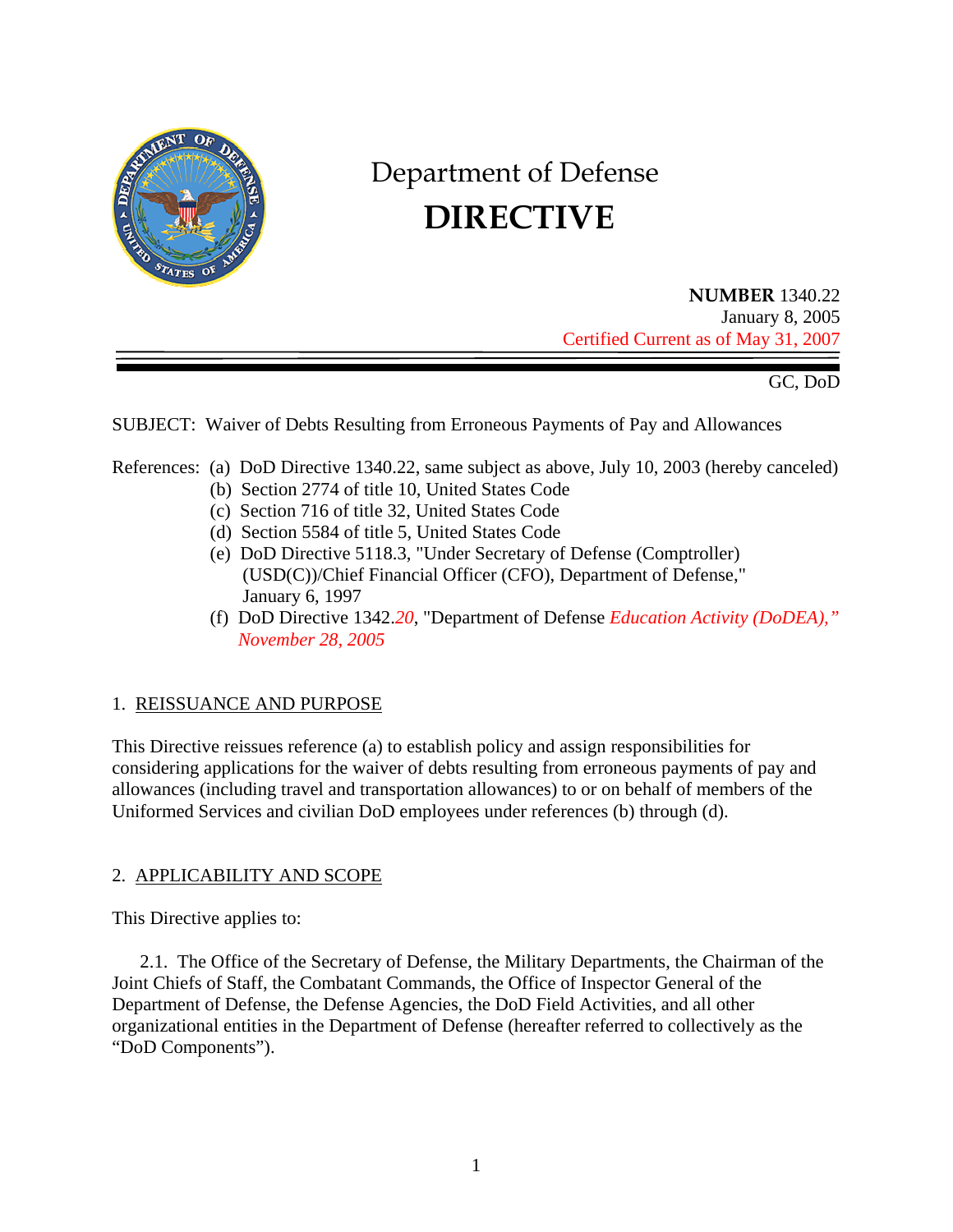2.2 The Coast Guard, when it is not operating as a Service in the Navy under the agreement with the Department of Homeland Security, and the Commissioned Corps of the Public Health Service (PHS) and the National Oceanic and Atmospheric Administration (NOAA) under agreements with the Departments of Health and Human Services and Commerce (hereafter referred to collectively as the " non-DoD Components").

## 3. DEFINITIONS

Terms used in this Directive are defined in enclosure 1.

## 4. POLICY

It is DoD policy that:

4.1. The officials designated in this Directive exercise waiver authority that, by statute or delegation, is vested in the Department of Defense.

4.2. Waiver applications shall be processed in accordance with all pertinent statutes and regulations, and after consideration of other relevant authorities.

#### 5. RESPONSIBILITIES

5.1. The General Counsel of the Department of Defense shall:

5.1.1. If the aggregate amount of the debt is more than \$1,500, deny or grant all or part of a waiver application.

5.1.2. Decide appeals in accordance with procedures promulgated under subparagraph 5.1.3.

5.1.3. Develop overall waiver policies and promulgate procedures for considering waiver applications, including an initial determination process and a process to appeal an initial determination.

5.2. The Heads of the DoD Components shall:

5.2.1. Consistent with responsibilities promulgated under subparagraph 5.1.3., establish procedures within the DoD Component for the submission of waiver applications relating to debts resulting from the DoD Component's activity, which shall be referred to the appropriate official for consideration as set forth in paragraphs 5.1., 5.4., 5.5., or 5.6.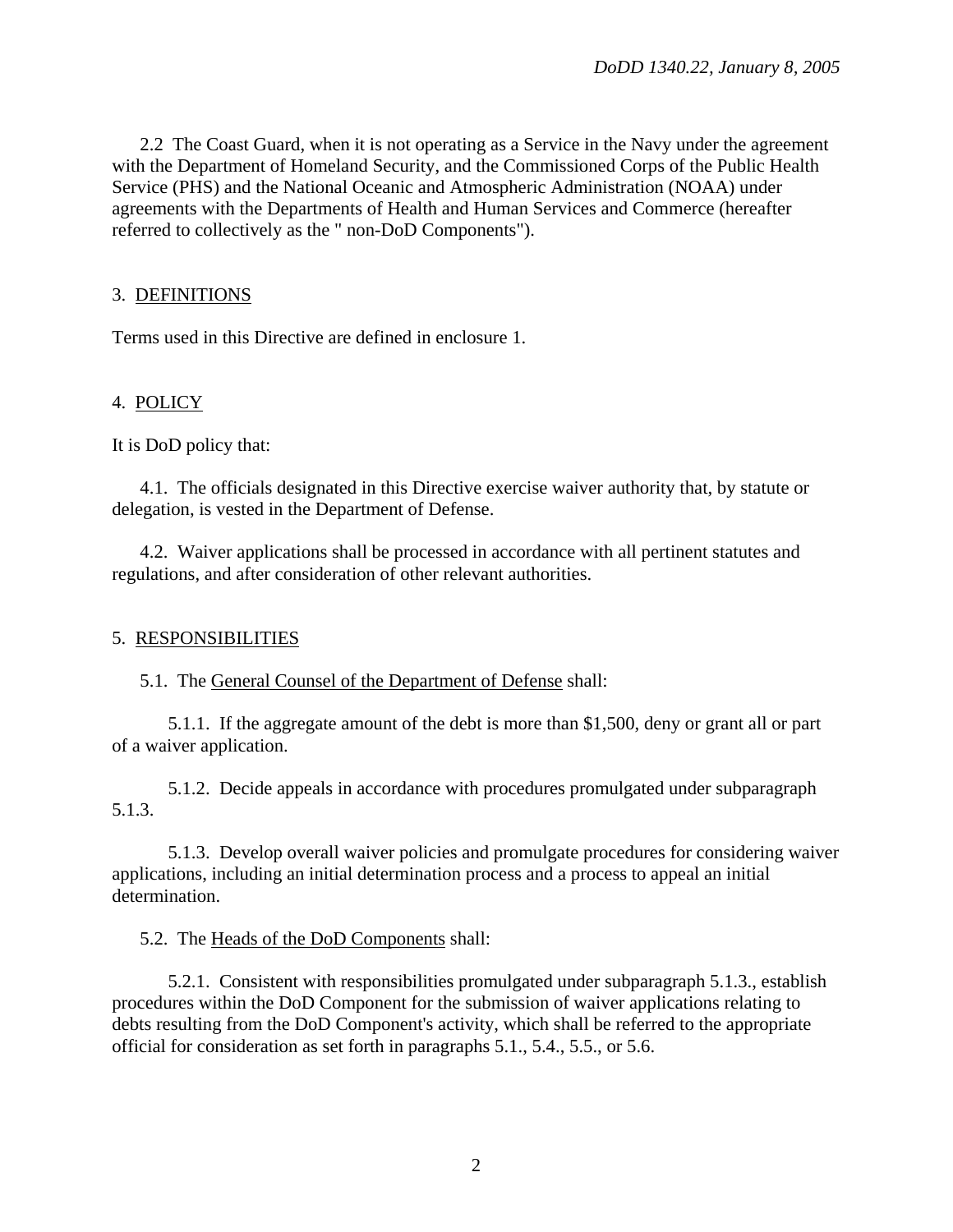5.2.2. Ensure compliance with this Directive and policies and procedures promulgated under subparagraph 5.1.3.

5.3. The Heads of the Non-DoD Components concerning debts resulting from that Component's activity shall:

 5.3.1. If the aggregate amount of the debt is \$1,500 or less, deny or grant all or part of a waiver application pursuant to reference (b).

5.3.2. If the aggregate amount of the debt is more than \$1,500:

5.3.2.1. Deny a waiver application in its entirety; or

5.3.2.2. Refer a waiver application for consideration with a recommendation that all or part of the application be granted, in accordance with procedures promulgated under subparagraph 5.1.3.

5.4. The Under Secretary of Defense (Comptroller)/Chief Financial Officer concerning debts (except those described in paragraphs 5.5. and 5.6.) resulting from DoD Component activity shall:

 5.4.1. If the aggregate amount of the debt is \$1,500 or less, deny or grant all or part of a waiver application pursuant to enclosure 2 of DoD Directive 5118.3 (reference (e).

5.4.2. If the aggregate amount of the debt is more than \$1,500:

5.4.2.1. Deny a waiver application in its entirety; or

5.4.2.2. Refer a waiver application for consideration with a recommendation that all or part of the application be granted, in accordance with procedures promulgated under subparagraph 5.1.3.

5.5. The Director, Department of Defense Education Activity, under the Under Secretary of Defense for Personnel and Readiness concerning debts of civilian employees resulting from that Component's activity shall:

 5.5.1. If the aggregate amount of the debt is \$1,500 or less, deny or grant all or part of a waiver application pursuant to DoD Directive 1342.*20* (reference (f)).

5.5.2. If the aggregate amount of the debt is more than \$1,500:

5.5.2.1. Deny a waiver application in its entirety; or

5.5.2.2. Refer a waiver application for consideration with a recommendation that all or part of the application be granted, in accordance with procedures promulgated under subparagraph 5.1.3.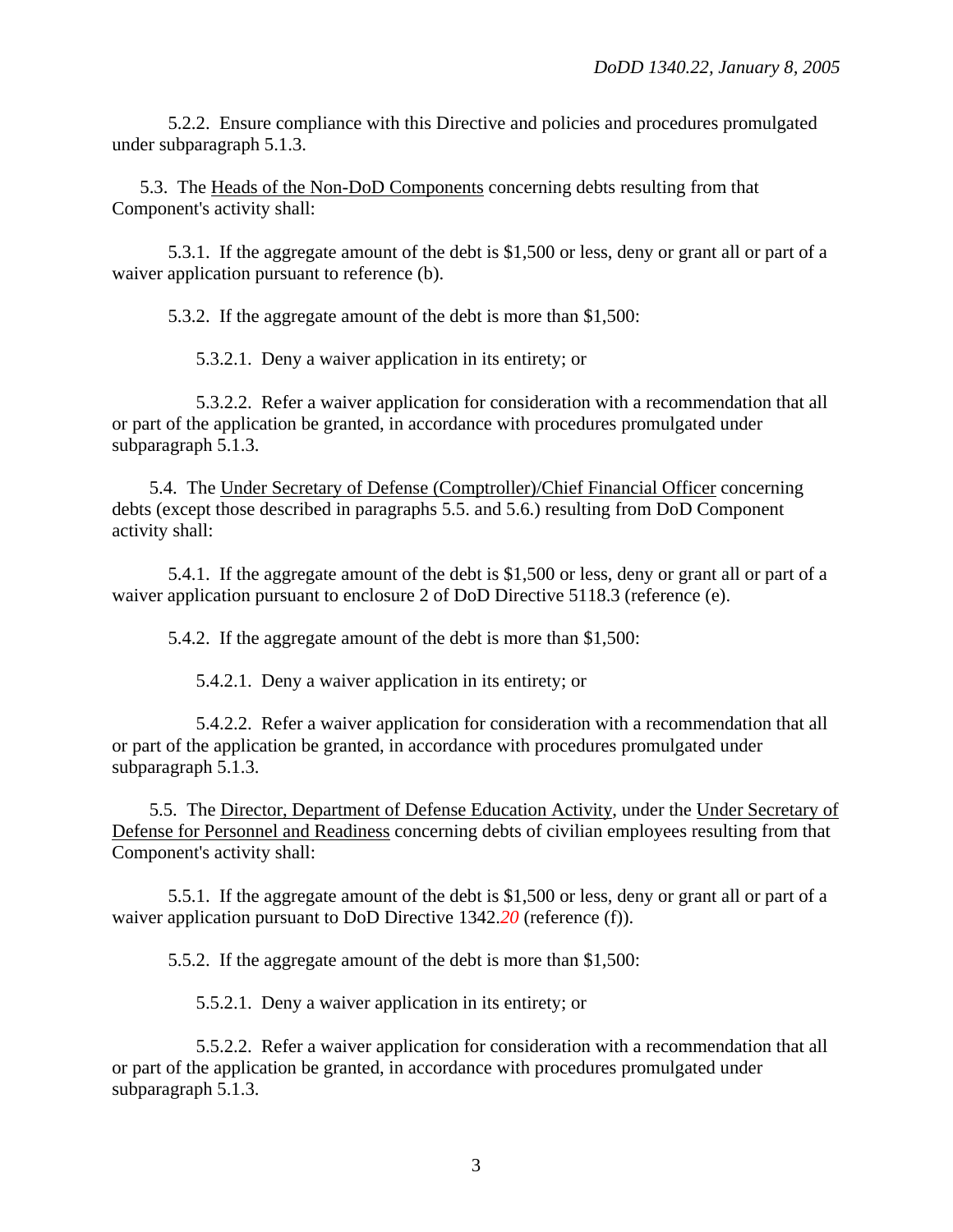5.6. The Director, National Security Agency, under the Under Secretary of Defense for Intelligence concerning debts resulting from that Component's activity shall:

5.6.1. If the aggregate amount of the debt is \$1,500 or less, deny or grant all or part of a waiver application.

5.6.2. If the aggregate amount of the debt is more than \$1,500:

5.6.2.1. Deny a waiver application in its entirety; or

5.6.2.2. Refer a waiver application for consideration with a recommendation that all or part of the application be granted, in accordance with procedures promulgated under subparagraph 5.1.3.

#### 6. EFFECTIVE DATE

This Directive is effective immediately.

Toul Deffuite

Paul Wolfowitz Deputy Secretary of Defense

Enclosures - 1 E1. Definitions